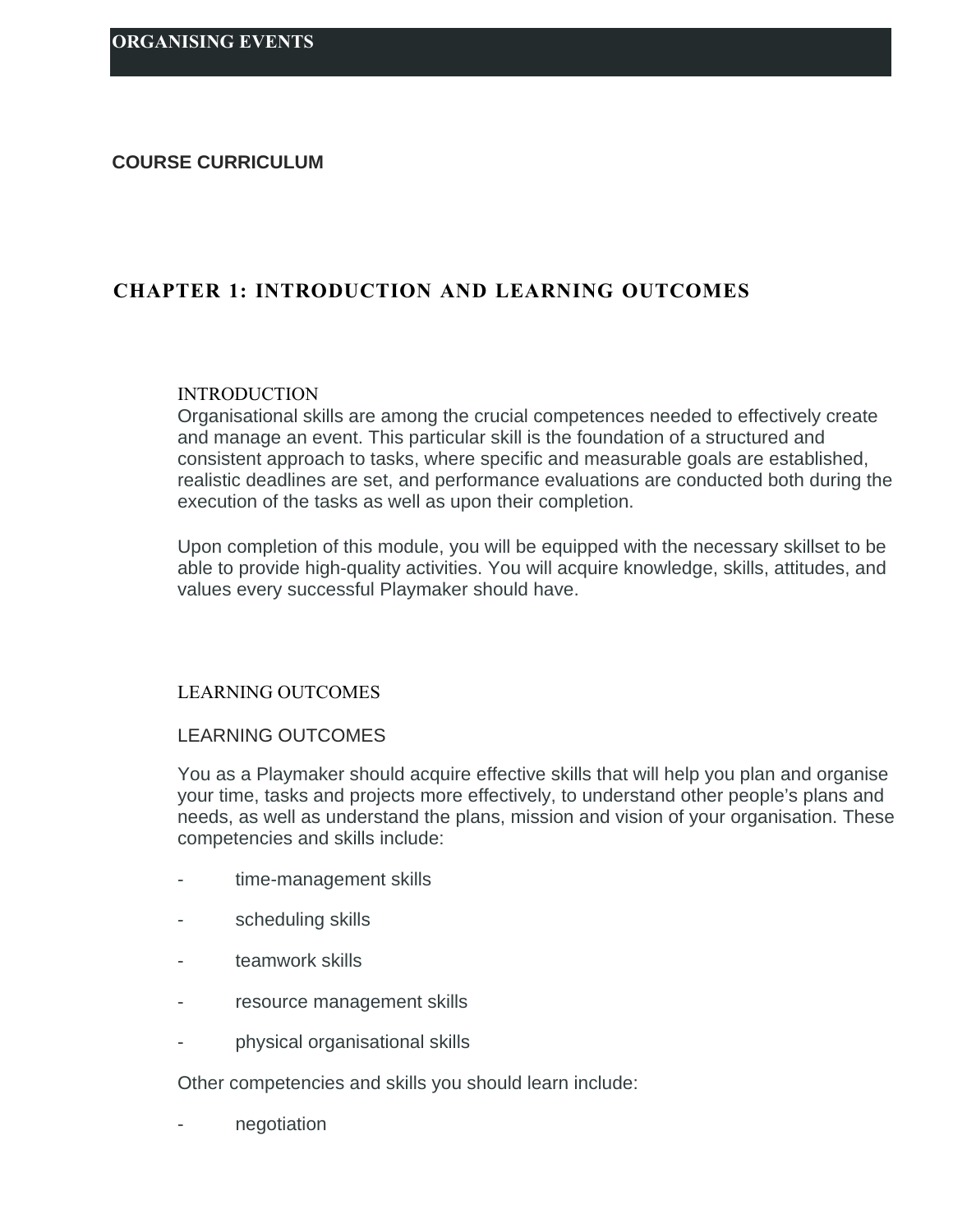- delegation
- decision-making
- communication
- quick thinking and improvisation
- networking
- **creativity**
- technical and logistical
- strategizing and forward planning.

Why should you as a Playmaker have these competencies in your arsenal of skills?

Organisational skills are important as they are the foundation upon which structure and consistency are built. Good organisational skills reflect in the way responsibilities are met and tasks are executed and completed. Thus, these determine the Playmaker's organisation's efficacy as well as its reputation.

# *Example:*

Organisational skills are essential to the Playmaker. As a sports leader or member of a team, it will be your responsibility to organise:

- The equipment required for the session
- · Organise/plan each training session
- · Organise the venue for the training session
- Lead your team and your audience
- · Take care of any paperwork

## Time-management

One of the reasons most people struggle with organising an event is due to poor timemanagement skills. They do not prioritise tasks, fail to minimise interruptions, execute multiple tasks simultaneously, or start too late in the process. Often, organisation means the difference between exceptional and unimpressive, timely and overdue.

By knowing what to spend time on, and how to manage time, one is more likely to focus on the task at hand, thus being more efficient and productive.

# *Example:*

Time management skills are essential for a good playmaker. You need to allow time to plan your session. Also, your plan needs to include: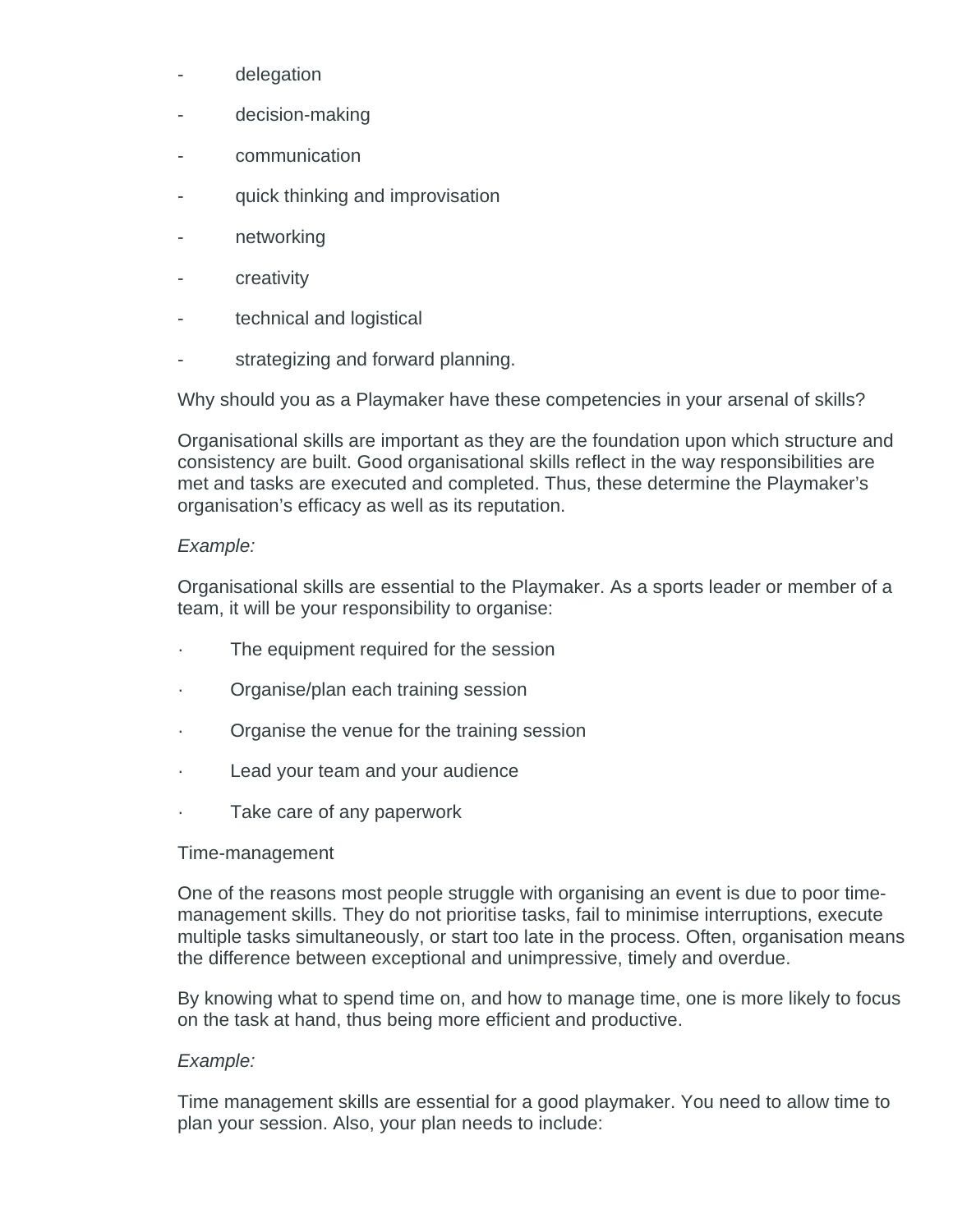- · the time the session starts
- the duration of the session
- the duration of each component activity or task.
- Time on task. Make sure participants are active all the time during the session

During the session, you then need to stick to your plan as far as possible, to ensure you cover everything and achieve your aim. You need to know when, what, how and to who you delegate tasks that do not need your direct attention.

## Goal achievement

Playmakers must be forward thinkers, thinking ahead to what they want to accomplish both short, as well as long term. Those with good organisational skills would be better strategically positioned to set goals and to achieve them.

## Decision-making

Decisions must be congruent with the established goals, while at the same time, fit in the stipulated time frame. To make a good decision, one must have as much information as possible and establish which factors are most important to the decision, evaluate the situation by determining the real issues, and by involving several stakeholders, generate a variety of potential solutions while evaluating their consequences, risks and feasibility. This process calls for adequate organisational skills, without which it could be ineffective or even fail altogether.

## **Stress**

Just like a coin, stress has two sides, positive stress (eustress) and negative stress (distress). Good stress results from a stressful situation which is perceived as an opportunity. This kind of stress boosts motivation and determination. The other side of the coin, the bad stress, should be minimised as much as possible. The fear of failure and the feeling of not being adequately prepared are among the main causes of stress. These can be eliminated by developing organisational skills and understanding how to apply them to organise successful events.

## **Positivity**

To be a good leader, you need to be positive. Leaders need to motivate their teams and a positive approach is the best way to achieve this. Team members feel more comfortable with a leader who is easy to get along with and pleasant to be around. Sense of humour can help keep players interested and focused during sessions. It also helps to ease the tension that can arise from intense sports sessions

Enthusiasm, motivation, humour, confidence.

Being enthusiastic and motivated is contagious. These qualities rub off on sports performers, other leaders, members of the coaching team and spectators. The coach or sports leader often creates the 'spark' that keeps the team members moving and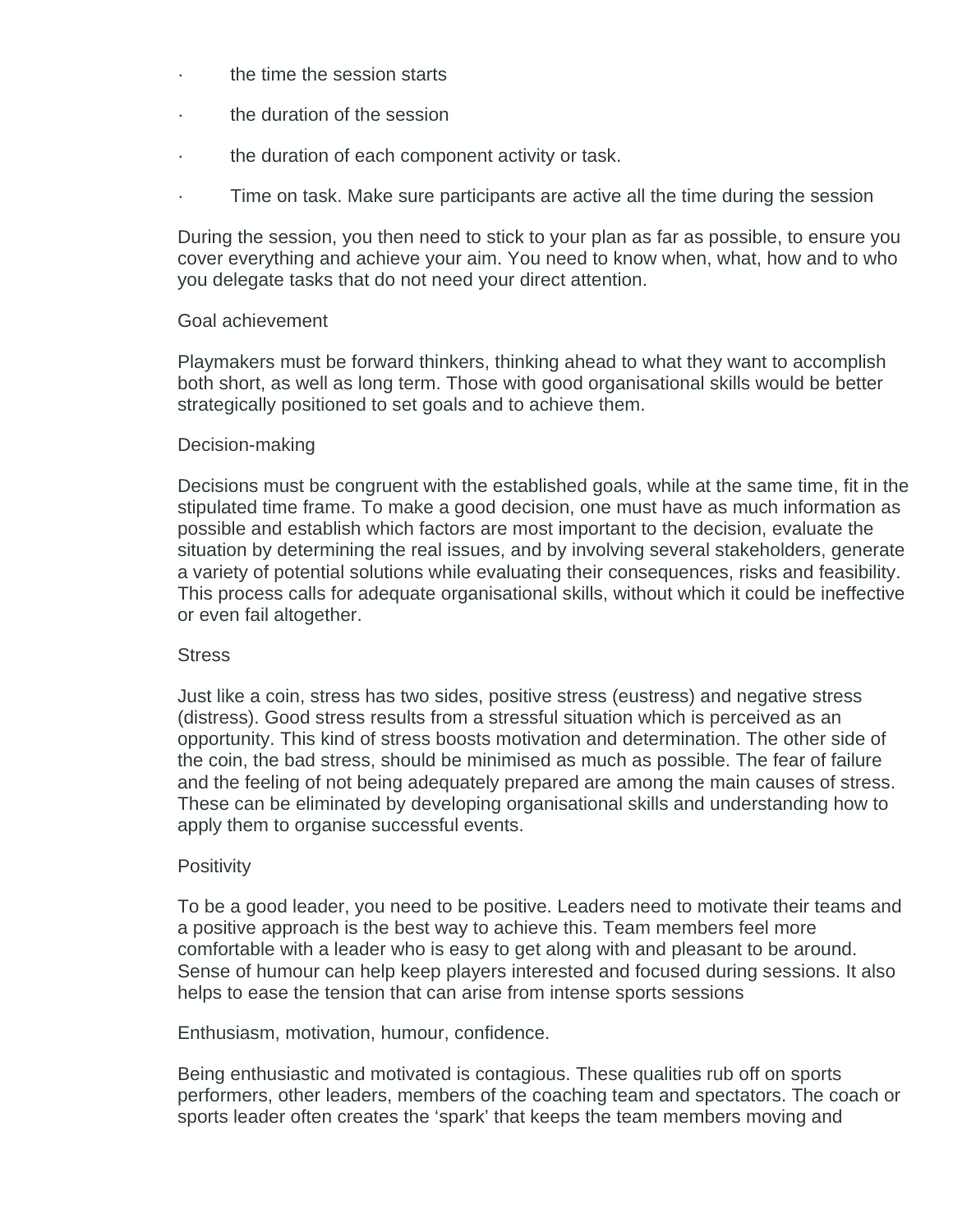creative. Motivating performers can be very difficult at times but there are a number of ways sports leaders can help this process. Some of the ways that performers can be motivated are: setting challenging but realistic goals for individuals and the team measuring targets, so that performers know their achievements, and rewarding performers for their hard work in training and competition providing useful feedback at the appropriate times

# Self-Confidence

Self-confidence follows from past experiences which had a positive outcome. These positive results reinforce the belief in oneself and in one's abilities. Because organised people feel better about themselves, they often have a positive attitude, and feel more energetic, determined, and enthusiastic about their cause. However, success does not happen by accident. Suitable organisational skills are the key to success.

# Use of language

Effective Playmakers are usually confident and this can be seen through the language they use. Language can influence how a participant behaves. Language is a positive tool, and if used well can help: demonstrate respect for participants develop an understanding of what is being set, expand the knowledge of the sport, explain rules and regulations for a sport or organisation, increase self-esteem of others in the group, and show the value of others. The language should be appropriate for the group, as inappropriate language could offend. The level of the language used should also be set at the appropriate level for the group. For example, it should not be too technical for a group of beginners or for a fun session, but neither should it be aimed at a level that the group, team or individual feels that it is too childish. The use of appropriate language can motivate participants to co-operate and keep coming for the sessions.

# Appearance

A good standard of appearance will gain you the respect of the group. However, it is essential to wear appropriate clothing for the activity that you are involved in to ensure that you are safe. Wearing baggy clothes or large jewellery that could hinder your movements can be a hazard in some sports. Your appearance as a sports leader is not only dependent on what you are wearing but how you present yourself to your group. For example, you need to show your confidence without being a show-off.

## Balance

Organised people are more likely to achieve work-life balance. They develop greater control over what happens around them, and are able to focus and concentrate on the task at hand. Effective organisational skills usually result in better performance, more engagement and loyalty, and higher productivity.

## Evaluation and results

As a good Playmaker you should always evaluate your sessions. The evaluation of a session helps to highlight what was successful about the session as well as what was weak. The evaluation should be carried out soon after the session has been completed so that essential information is not lost for the planning of the following session. All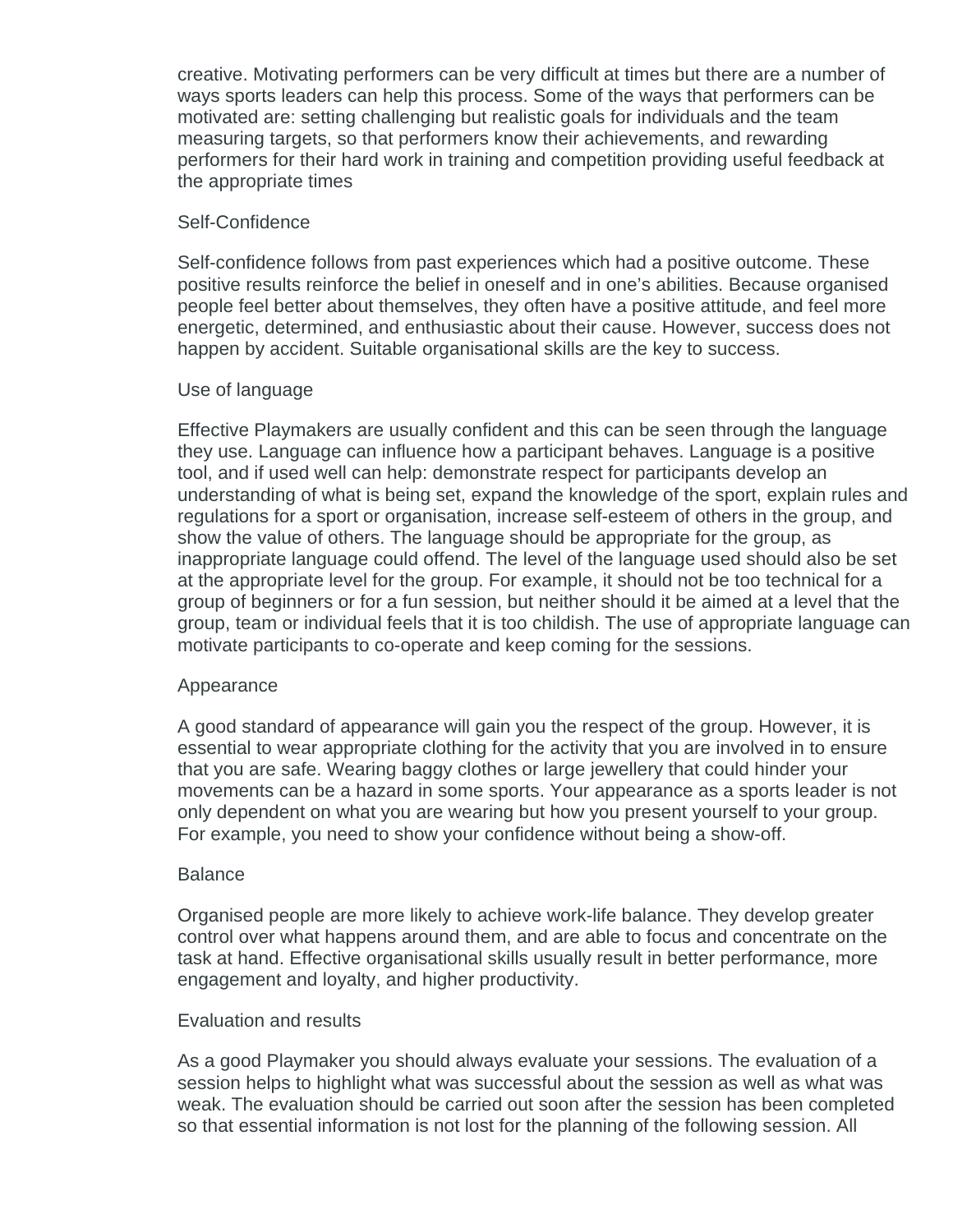information, whether good or bad, should be used to help the success of the next session.

# **Introduction**

Following the completion of this module, you should be able to:

exhibit personal and professional ethical responsibility and integrity required by every Playmaker,

· demonstrate advanced intrapersonal and interpersonal skills, qualities and responsibilities that are required when organising successful activities,

acquire leadership qualities associated with successful sports leadership with which you can induce change within their respective community,

· blend your expertise, sports techniques and soft skills into leadership and decision-making as you plan, lead or assist other Playmakers during sports events, and

review your planning and leadership of sports events.

# **CHAPTER 2: STRUCTURED CONTENT**

# THE FIVE STAGES OF ORGANIZING- INTRODUCTION

Organising a successful event involves coordinating all the aspects throughout the event's lifecycle. This cycle can be split into 5 stages:

- Planning the event, going from an idea to an action plan
- Organising the event, from the action plan to execution
- Promoting the event, by spreading the word (whether it 'is a one-off event or a series of sessions)
- Hosting and organising the event on the day, making sure things run smoothly

After the event, evaluating the outcomes and the delivery, and following up as necessary.

The above is called a "cycle" because it starts all over again with every event. You use your findings and experience from the last event in the next one.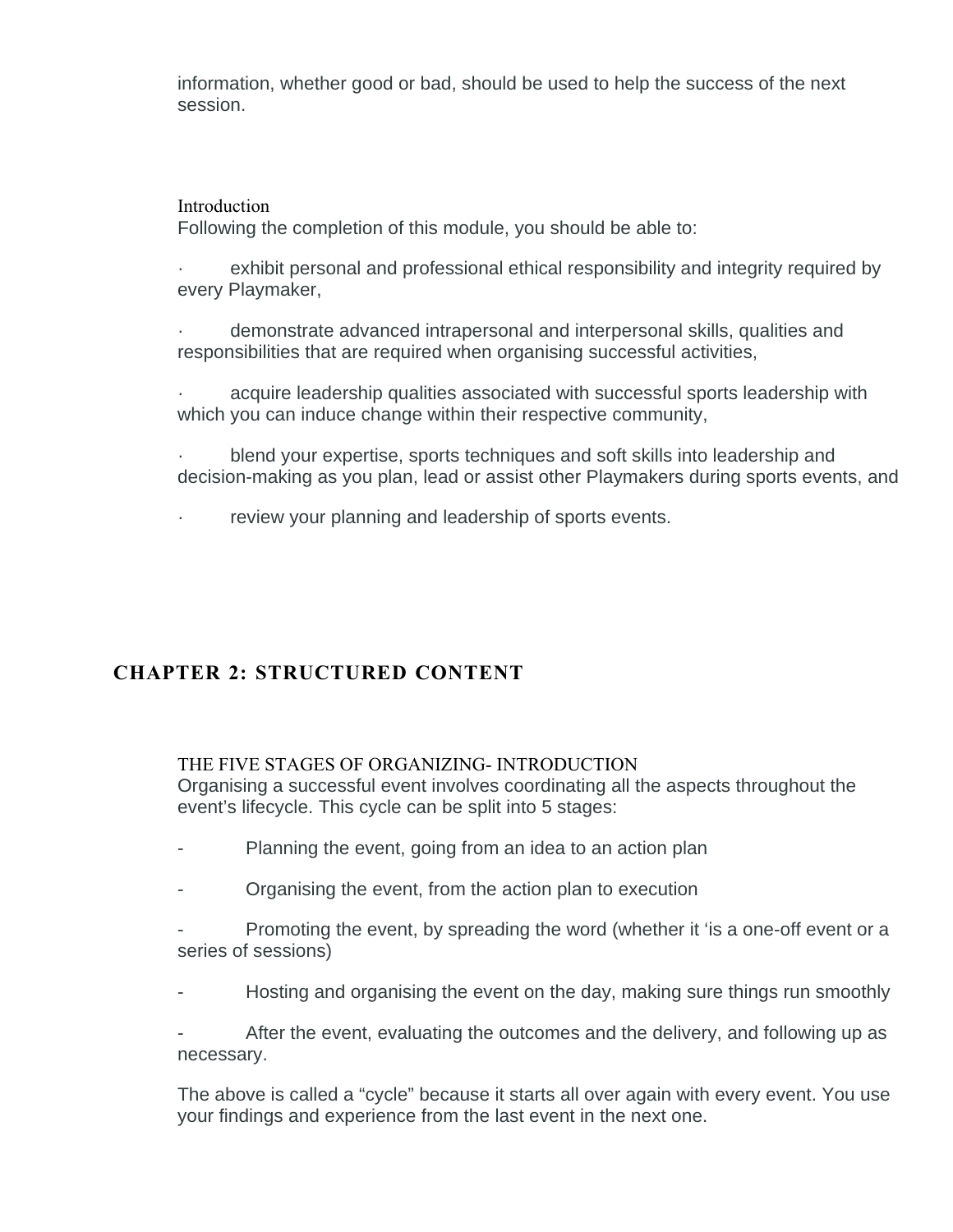# PLANNING **Planning – The Concept**

Planning is all about choices. Prior to organising an event, the following basic questions need to be answered:

• Where?

Where are we now? Assess the current state of affairs. (for example: Young people are not physically active, or Young people coming from different backgrounds are not integrating)

Where are we going? Set SMART goals. (for example: Organising an X number of events to reach an X amount of young people in an X amount of time)

• Why?

Why are we going there? Are there any issues in the community you are targeting that need to be addressed?

Why do these issues need to be addressed by you and not by someone else, such as an enforcement agency or social work organisations?

#### • **How?**

How are we going to get there? Prepare a concrete and feasible plan, and think about the logistical aspects of the event.

What?

What do we need to get there? Anticipate the challenges and risks you might encounter, and assess the resources required (for example: Will the date event clash with any other events? What if the weather will be bad? Do we have enough budget?).

Ensure that the chosen date is appropriate and the equipment and venue you intend to use are available and in good working order. Check the weather forecast. Ascertain that there are enough funds to cover the expenses. Conduct a risk assessment of the facilities you will be using. You might need the services of a competent professional for this (thus, more expenses).

# •

# **Who?**

Who will do what? Do you have all skills, time and energy to do everything on your own? Probably not. Will you need the support of other people? Probably yes, and a lot. Who will you involve throughout the lifecycle of the project? At what phase? Until what stage?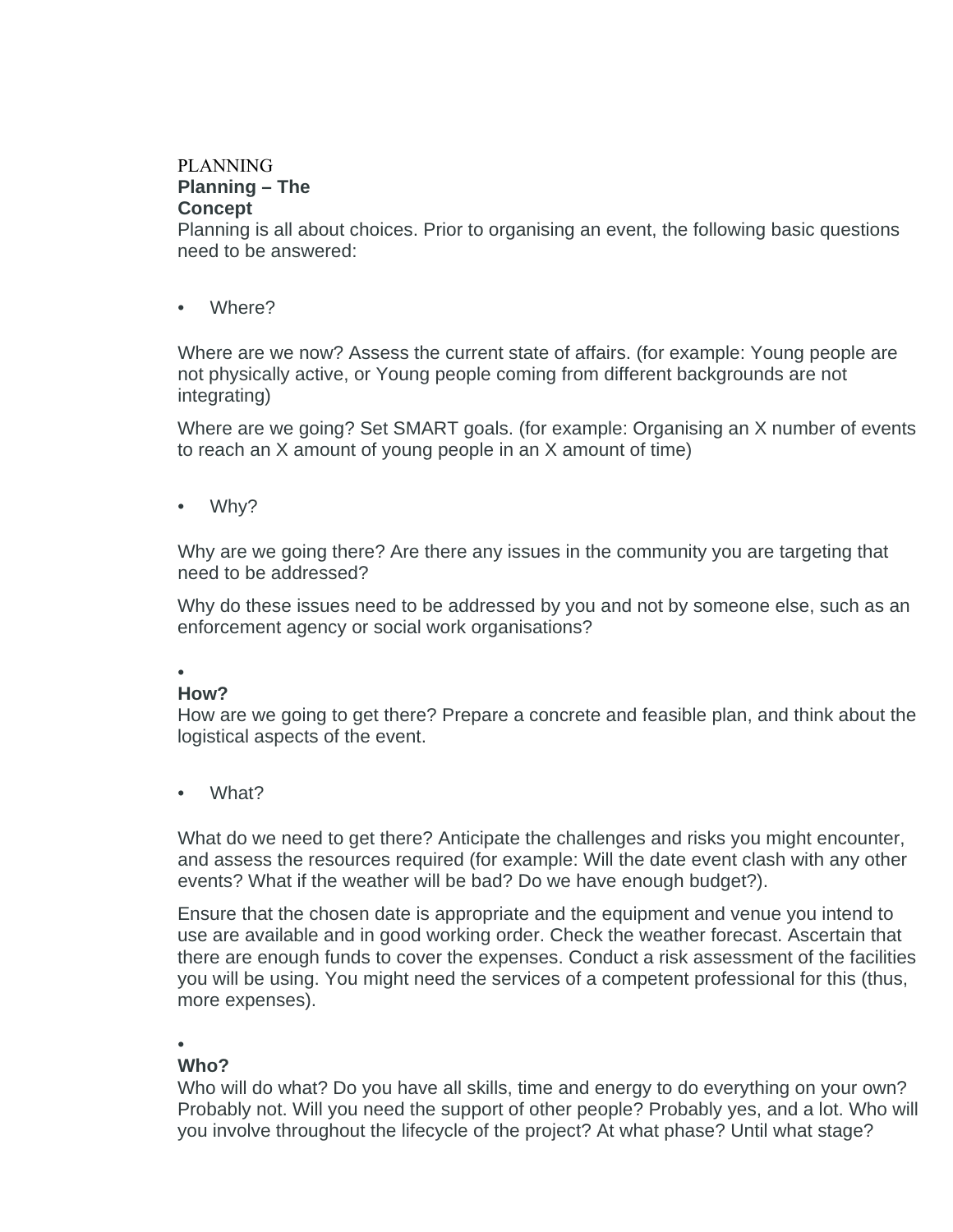#### • **When?**

When will you start planning? Start planning well in advance and not when the deadline is right around the corner. Involve your team in every stage and keep the communication channels open at all times.

# **Planning – The**

# **Logistics**

To organise a successful event, you also need to take into account the logistical aspects of the event:

• Where?

Organising an event at the right place is one key to a successful activity. This is the most important thing when it comes to planning your event. What place will make people say, "Yes, I'll go for the session?" You want a place that can be conveniently reached.

Depending on the type of the event and target audience, choosing the right venue is vital to your activity's success. There should be a connection between what you expect to achieve from the event, the venue selected and your target audience's likeliness to attend the event.

If and when possible, hold your event amid your target audience. For example, if you are organising an event for young people, go where they already are instead of asking them to come to your venue.

• Why?

Define clearly your aim and the purpose of your intervention by assessing the needs and wants of your target audience as well as those of the stakeholders.

You must have a clear purpose as to why you want to organise a particular event. You should find your inspirations from your target audience and stakeholders, by discussing, brainstorming, and weighing their input, and ultimately devising an action plan.

• How?

Reaching your target audience could be the most challenging part. You need to devise an effective communication strategy to transmit your message to your target audience since the turnout at the event will have a direct effect on the delivery, level and intensity of participation.

Assess which channels your target audience uses and comply. For example, does your audience use Facebook more than Instagram? Or would they prefer the word of mouth? Are you conveying your message using their language (words they use in their community/sub-culture) or are you too politically correct, thus minimising the efficacy of your message?

What?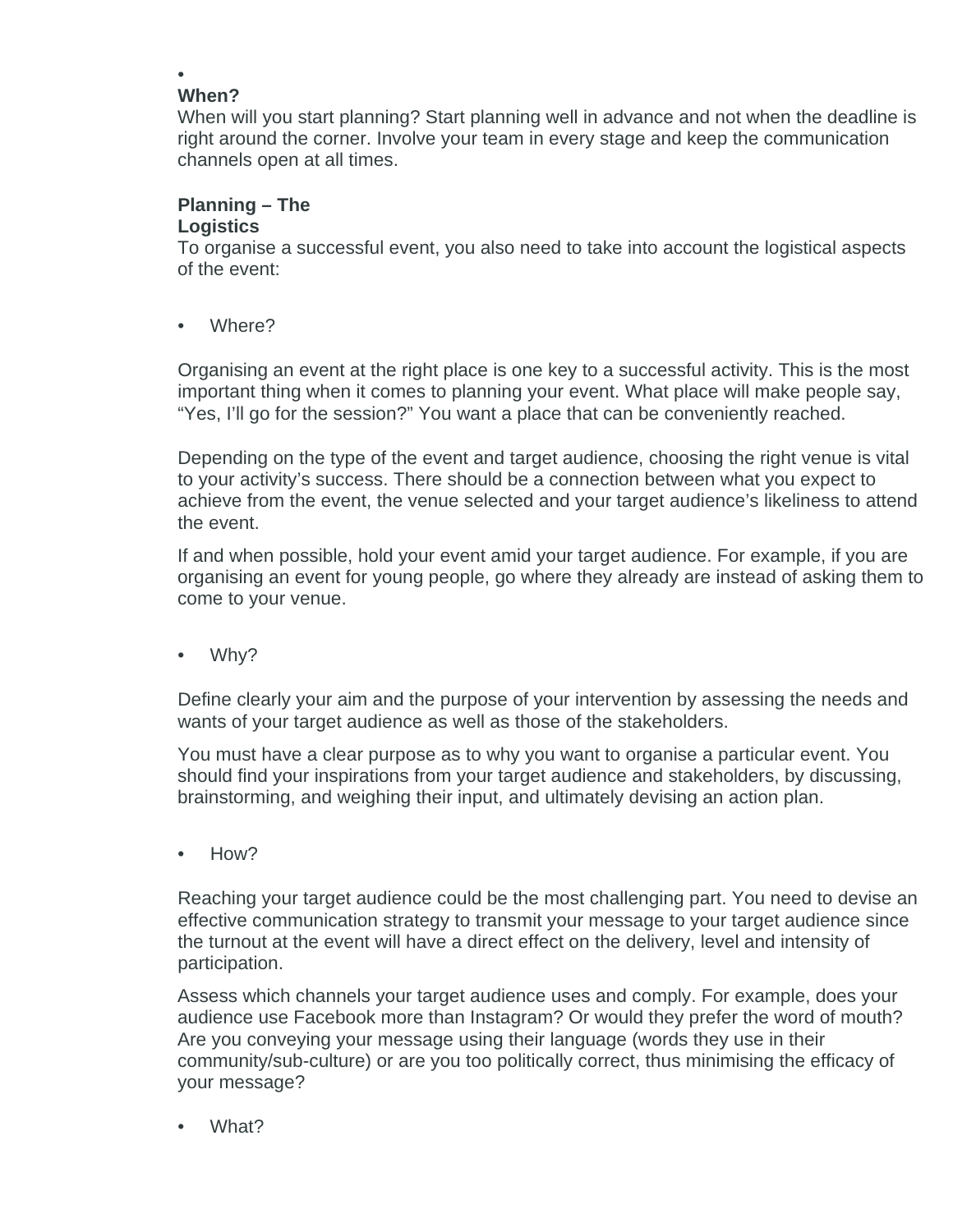Set clear goals straight away.

What exactly do you want to accomplish?

What do you want to come out of the event?

What activities will you conduct?

Are you planning a one-off event or a series of sessions?

Are you planning a sports session for a specific target group?

Are you planning the event for a specific community?

Do you want to raise funds? Are you planning the event to attract potential donors for funds?

Are you planning the event to promote a specific activity or cause?

Are you planning the activity to celebrate a special event or a milestone?

Do you want to rope in new volunteers as part of your organisation?

Do you want to get people excited?

Do you want to reach new audiences or do you repeat participants?

Get as narrow as possible. Regardless of the type of event you are organising (be it educational, persuasive, celebration, etc.), always have clear in your mind they purpose why are you organising it. Think of it as your mission statement - your framework for success. When you know exactly what you want to achieve, it will be a lot easier to do it.

Think of the top three things you wish would happen as a result of this event and concentrate on them becoming a reality. Maybe one goal is to see participants excited and looking forward to the next session? It's up to you.

• Who?

Who is your target audience? Your aim determines your target audience. You need to identify your target audience's needs. Once you identify your target audience, figure out where to find them and determine how you will reach them. Do you already have contacts with your target audience? Or do you need to reach out to them?

There are many ways to reach to your participants and generate more interest in your event. Emails, social media platforms printed material, and perhaps the most effective word of mouth, are the things to consider, again depending on your target audience as some might be more effective than others.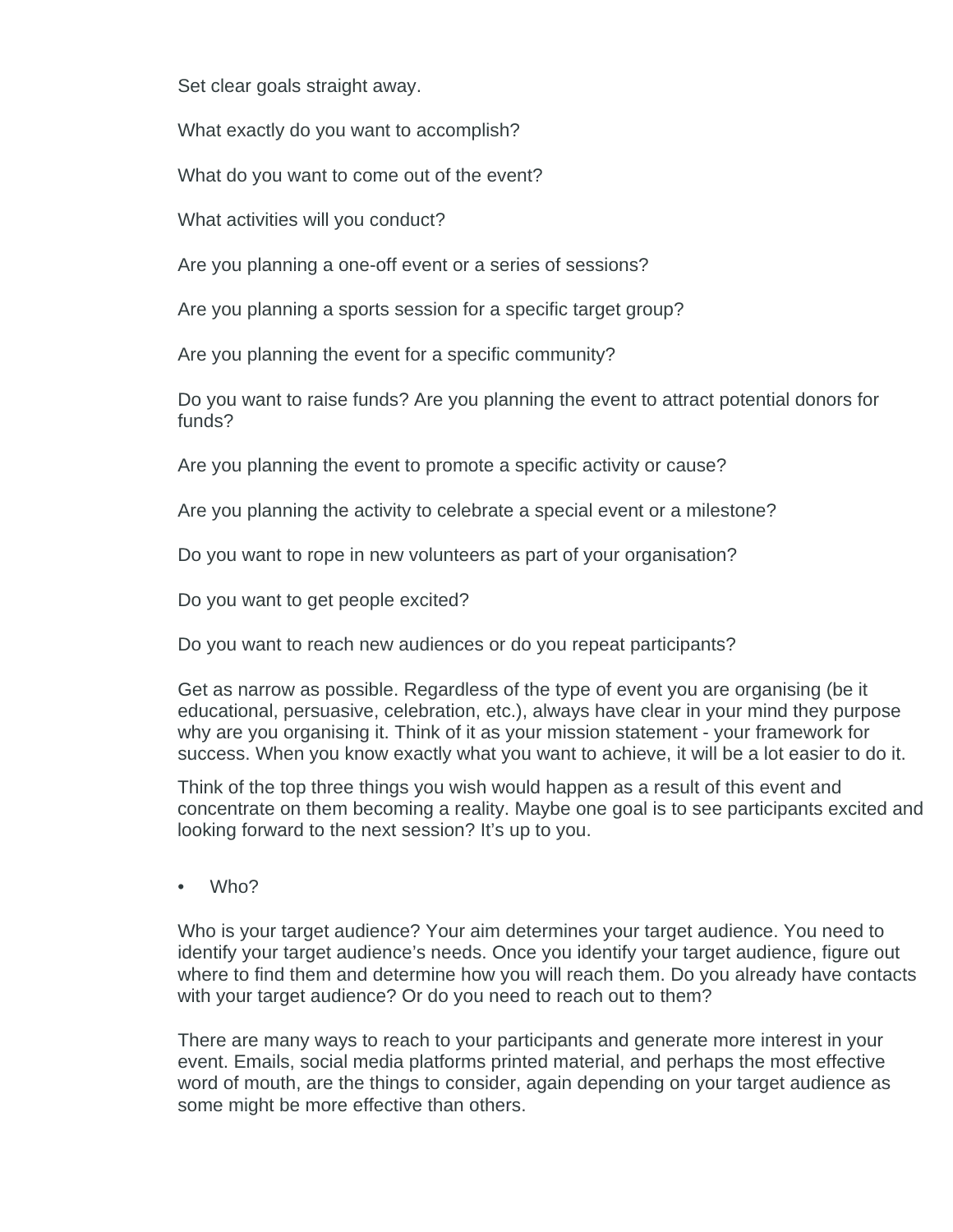Having all information about your target audience will also help you determine the type of activities you need to organise. Moreover, it will affect the design, plan, level and intensity of the event. It will also affect your communication strategy.

• When?

Organising an event at the right time is the of utmost importance. What time will make people say, "Yes, I'll go for the session."? You want a time when everyone will be free. Depending on the type of the event and target audience, the chosen time slot can make or break your activity. There should be a connection between what you expect to achieve from the event, the time slot selected and your target audience's likeliness to attend the event.

To determine the right timing, there are many factors to be considered, such as the days of a week, months of a year, holidays, or other important events in the calendar.

When possible check your target audience's schedule to make it more convenient for them to attend the event.

## ORGANIZING Meet Your Team

At this stage, it is very important to meet your team members to discuss the event in detail, including the following:

Practical logistics such as budget, schedule, venue, accessibility etc

Assign tasks to each member so that everyone would know the area they will be responsible for. Make sure you delegate work to different people and let an experienced person coordinate all activities. If the event is big one, let different people coordinate different activities, under the supervision of one person. The team leader should be trusted by the team members.

Brainstorm any challenges that might arise. You might want to use the tools mentioned above to identify possible challenges and determine possible solutions.

Make a list with the assigned responsibilities and share with the group, every member should know who to contact for any specific issue.

Create a document available to the entire team where each member would be able to see the tasks of the others and the big picture. First, prepare a list of the main tasks, and then flesh them out in as much detail as possible in the form of specific steps that must be completed. It is important to designate the timeframe in the plan: the time required for completing a task. It is often underestimated and preparation goes slower than you expect.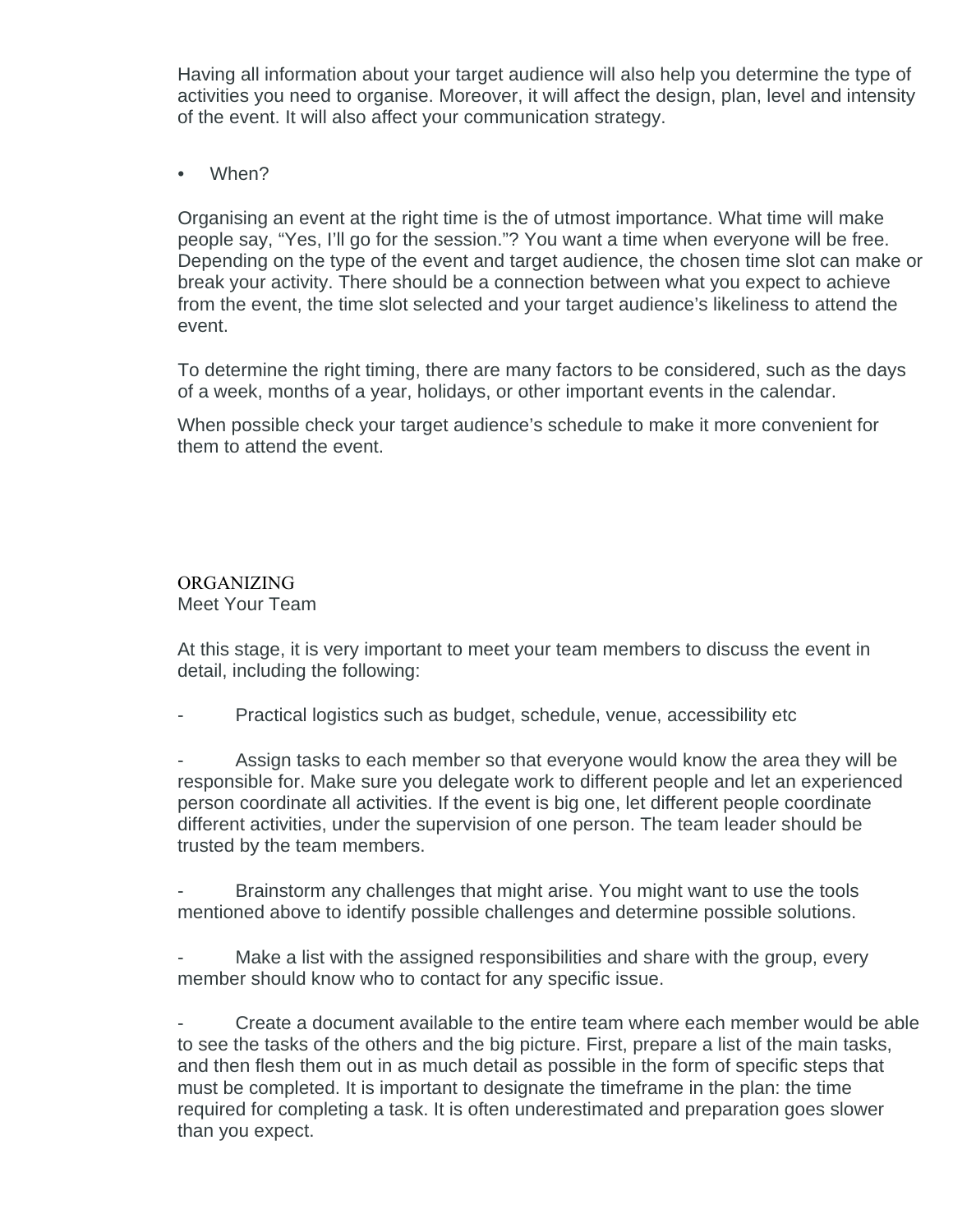- Tools you can use to help you plan an event, include the Gantt Chart, the Logic Network, the PERT Chart, PESTLE, the Product Breakdown Structure, and Edward de Bono's Six Thinking Hats.

# **Resources**

When planning an event, it is important to think about practical logistics. It is important to identify and look into any obstacles that can be foreseen and prevented.

What equipment will you need?

Is the equipment available? Do you need to rent or buy any equipment? Do the suppliers they have a public liability insurance cover?

Do you need transport to carry the equipment?

What extra items (sound system, drinking water, electrical extension leads) will you need?

- What activities can you organise in the size of the space planned/provided?
- Do you need to think of accessibility for participants with special needs?
- Do you need to get permits from the relevant authorities?
- Do you have first responders or do you need to outsource the First Aid service?
- Do you need a risk assessment report for the event? Who will conduct it?
- How many people are needed for the event to run smoothly?
- Will you organise the session on your own or in a group?
- Do you need volunteers for the event?
- What is your budget?

Despite all the preparatory work you and your team will do, things do go wrong at times. So, it will be wise to make a backup plan.

PROMOTING Promote the Event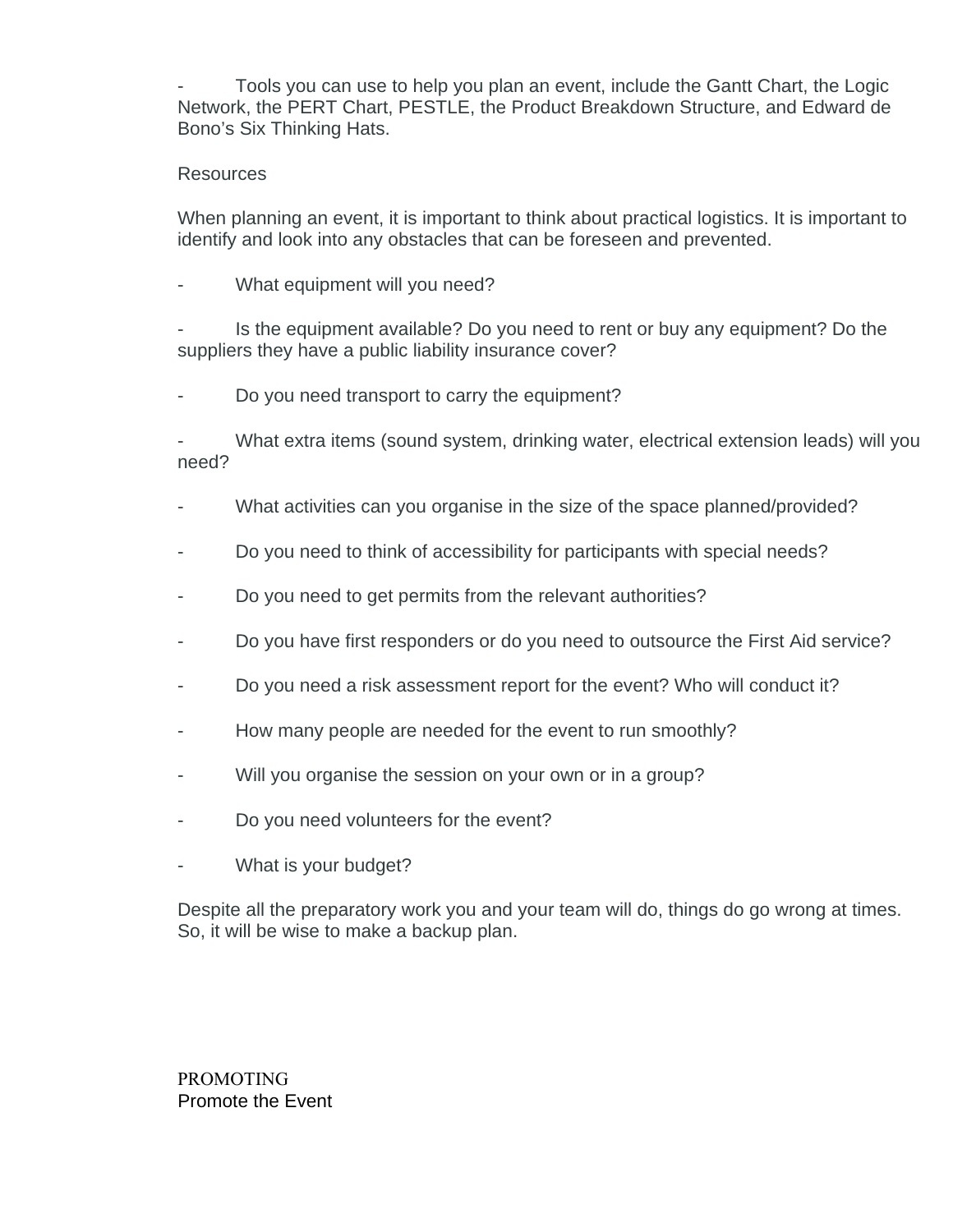Meet potential participants or sponsors, produce flyers and posters, create social media events, and inform the media.

You may want to send mail, make phone calls, and send messages. However, be cautious as these might backfire since many people consider this unsolicited promotional approach as invasive. Ask your target audience to opt-in to receive promotional information rather than opting-out. There are many online tools, many of them free of charge, you can use to compile a mailing list.

Make sure that you will not breach any data privacy legislations your country has in place. If you are in an EU Member state or will target EU citizens, even if you reside outside the EU, acquaint yourself with the EU General Data Protection Regulation (GDPR).

Make sure the information you are putting out there is fully complete, leaving them with only a few questions - they need some to be intrigued, after all.

When thinking about promotion, think about your target audience. If you are trying to reach senior citizens, you are not going to be spending your time sending out well-timed Snapchats. Go to the places and use the tools your audience uses.

Make sure to update any websites and Facebook pages connected to the event. You can send out reminders, set up pictures etc., The more active you are, the more your presence will be known.

## HOSTING

The following are some arrangements to consider when planning an event or session:

- · Photos and videos
- **Transportation**
- · Refreshments for volunteers and team members
- Specific dietary needs if food is being provided
- Accessibility such as for those who have disabilities etc.
- · Clear signage
- · Permits

· Chairs, tables, backdrops, audio system, computers, projectors, podiums anything that needs to be set up at the venue.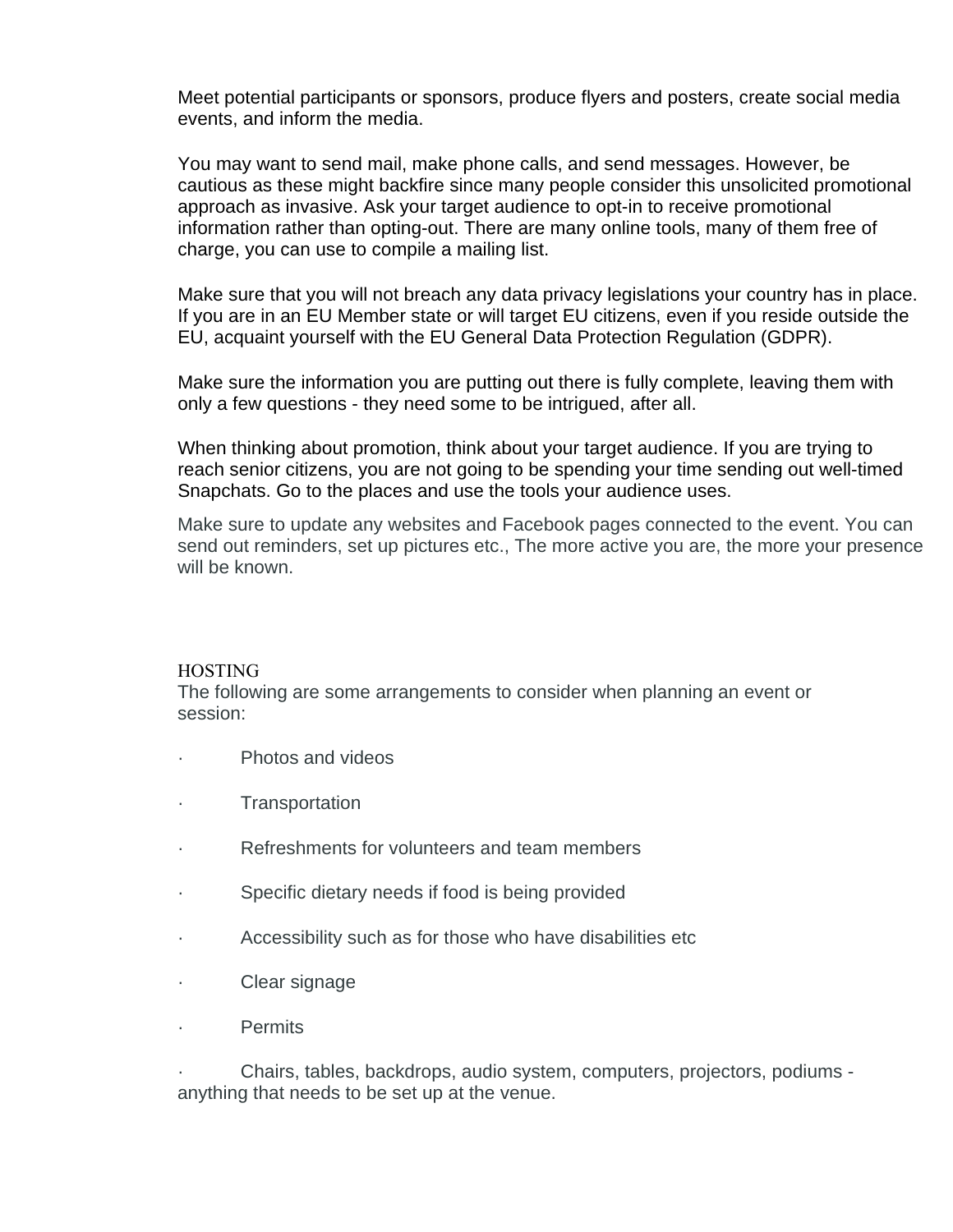· Any special items needed for the event such as medals, certificates or giveaways

- · First Aiders if necessary
- First Aid kits
- · Ice
- **Batteries**
- · Extension cords.

Visit the venue with your team members. Talk to the contact person as they should have good knowledge of the venue better than anyone else. Make sure the venue is safe and the basic necessities, such as bathrooms, are available.

- · Music playlist
- · Risk Assessment report
- Speak to sponsors

Prepare a list with all the contact details. It is important to have all relevant phone numbers and contact details in hand.

Getting Closer …

As the day of the event gets closer do one last check to make sure everything is in place.

Team Members

If the event involves team members, make sure you communicate with everyone about practical logistics, and most important on how to reach the venue on time. The last thing you want is your entire team calling you at once the day of the event wondering where the venue is.

Even if no one is coming out and asking you questions, do your best to gauge their behaviour and feelings. Does everyone seem okay with their job description? Are people getting along? If not, talk to them and see if you can work out any last-minute difficulties.

· Venue

Go to the venue and check to see if everything is ready and that the place is safe to use. Is the room/space clean and available? Is all the electronic equipment set up and does it seem to be working? Can you pre-load any equipment, if need be? Do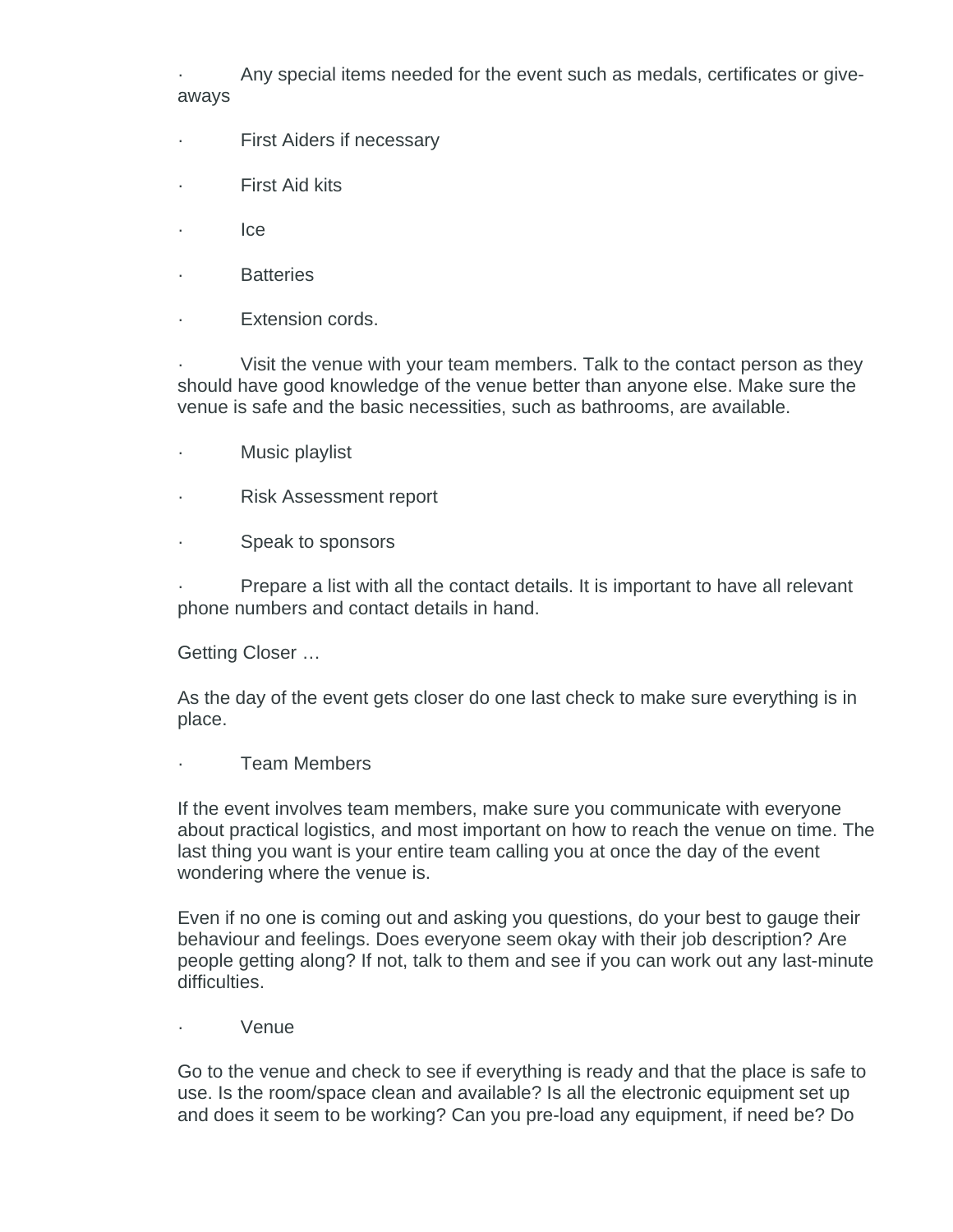the staff seem reasonably prepared?

Check whether you have enough people to assist during the event. It's always best to have more than you need, of course. On the day of the event you may need someone to run off to do an emergency errand or take care of a participant or an issue you did not see coming. Is there a need for any keys to be picked up?

**Participants** 

Make sure participants have all the correct information about the event. Send reminders on social media pages etc., so as to keep everyone informed and looking forward for your session.

If the event requires any extras, like participants' kits, make sure everything is ready. This might include drinking water, snack bars, fruit, flyers and any information they may need. It is also a good idea to include a certificate of participation. This is a nice gift that really convinces people that this is a well thought-out, organised event. And it makes them feel appreciated.

Check list

Make a checklist of the things to be taken to the venue. Prepare the things you need to take to the venue overnight to avoid last minute rush in the morning. So make your checklist, check it twice, and bring everything that needs to be brought. If the things you need are in different locations, assign team members to gather the equipment.

· Health and safety

Make sure your health and safety issues are in place. You should carry out the necessary checks of the equipment and facility to ensure that participants, your team, and onlookers, are safe during the activity. Check equipment at three stages.

- 1. Before it is set up.
- 2. Once it has been assembled.
- 3. Just before it is used.

Check for the following.

- 1. Damage to the working parts of the equipment.
- 2. Missing parts of the equipment that could cause damage or danger.
- 3. Lack of function.

Any damage that you note must be reported immediately. Repair should only be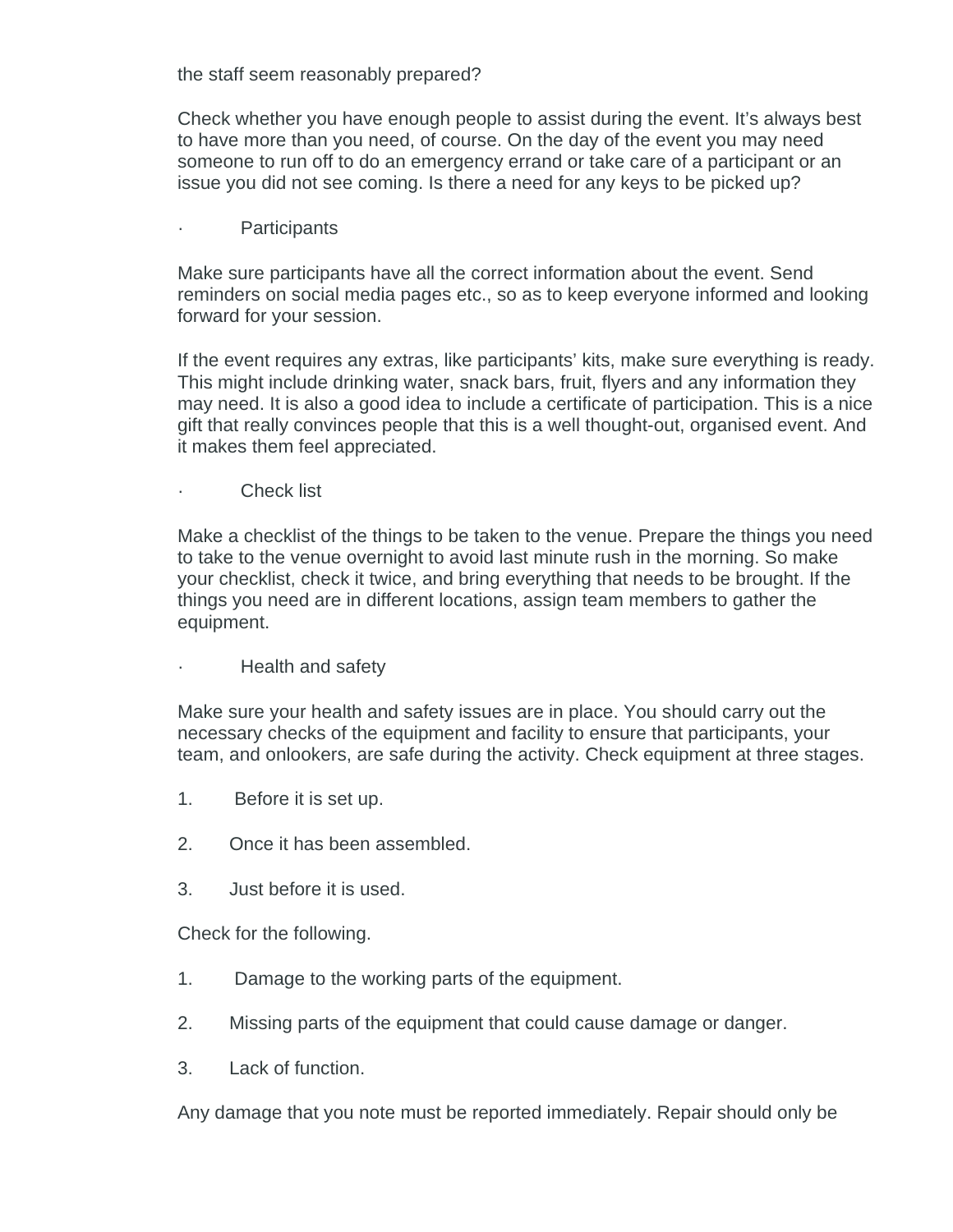carried out according to the manufacturer's guidelines, or by a qualified technician. If this is not possible, the equipment must be removed from use.

Set up well-marked Emergency Assemble Points outside the venue just in case attendees need to be evacuated from the building. These should be at a safe distance from the venue.

#### On the Day of The Event

Arrive early at the venue with your team members and volunteers. Check that everyone is there and all equipment is in working order. Go through last minute details, questions and preparations.

· Uniform. Make sure the organisers (team members) are wearing a distinct tshirt or name tags so that participants can find help if needed.

Set everything up. Inside *and* outside. Do you need to set up equipment, stations, balloons? What about on the doors and through the hallway. Do you need to fix any signage?

Signage. Welcome banners and other information close to the venue will be useful, especially for people who are not familiar with the neighbourhood. You want participants to be able to see from the street that that's the place they should be at.

Reception and Registration. If necessary, make a reception and registration counter. When participants walk in the door, they should see exactly what they need to do. Provide a programme/schedule to the participants or their co-ordinator. In case of a sports event, assign participants to their respective stations. Otherwise, they will be floating around unsure of what to do and where to start from.

First Aid. Are first aid kits handy? If the event requires first aiders make sure they arrive early to have a general background of the venue like entrance and exits points.

Set the tone for the event. Put on some music and get the party started.

· Communicate. Make sure team members know what's going on. Very rarely do events go completely as planned, so, as you deviate from your course, make sure the lines of communication are open.

Take photos and videos. You may want something to remember of your own. And seeing someone walking around with a camera can get people excited. Take note of the sponsor banners, your banners, the entrance, receptions, etc. Maybe you can use it for next year.

Have a volunteer or a professional photographer, if budget permits, take care of this. However, make sure that you get the consent of the people that will be featured in the photos or videos. Ask them to sign a pre-printed form containing the name, date and venue of the event. Should the subjects be below the legal age, ask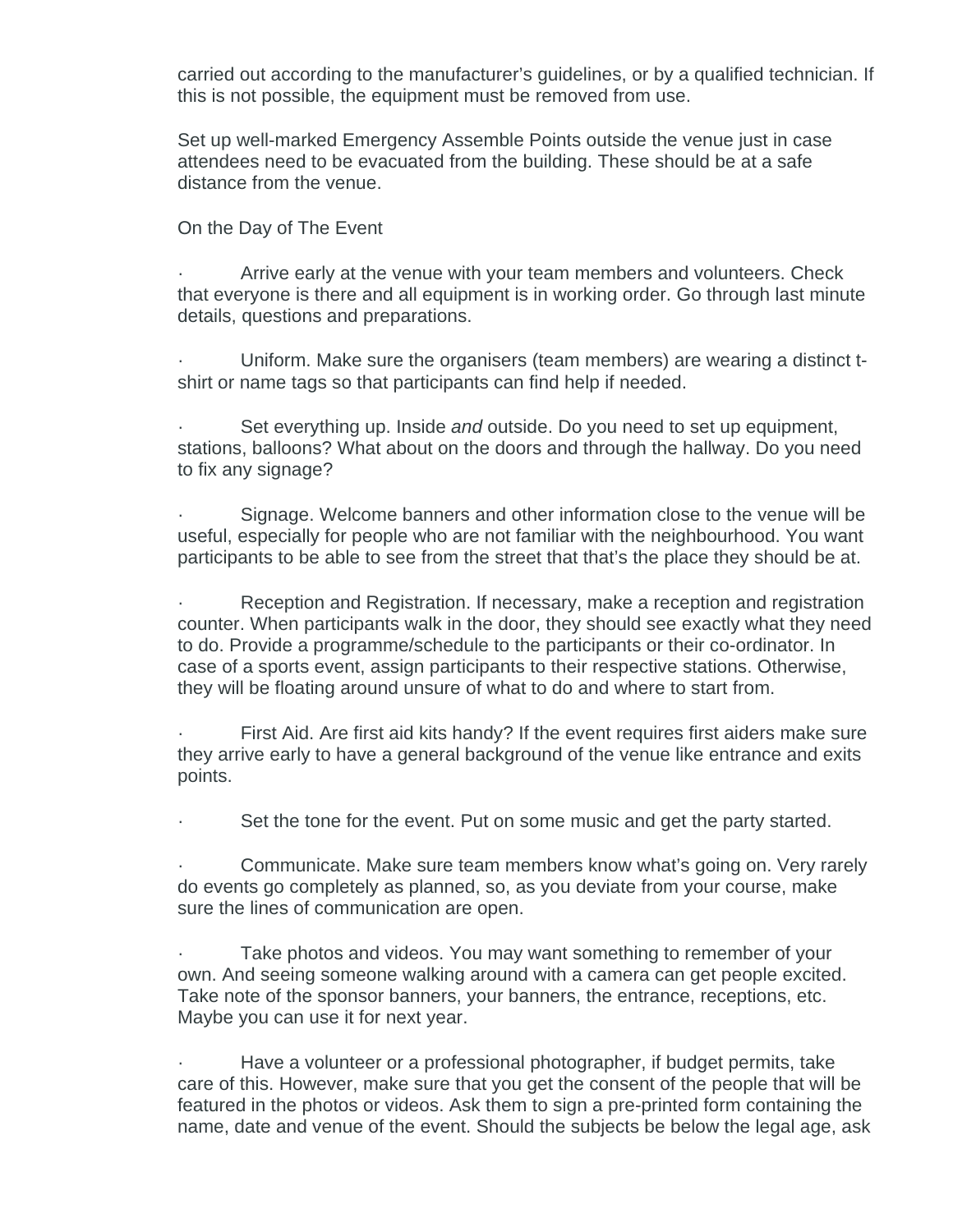their parent/s or guardian/s to sign on their behalf.

· Giveaways. Give a takeaway, promotional material or participation certificate, flyers with more information, follow up questions, and information on how participants can get involved in future events or volunteering.

· Clean up the place. Remove the banners, tables, and other equipment. You want to leave the place as good as when you found it, especially if you paid for the venue and want to ever come back. Divide the jobs between team members so it all goes as quick as possible.

· One last check. Check to make sure nothing valuable has been left behind, and if so, form a Lost and Found service.

Report any damages. If you have damaged something, let the venue's contact person know.

Trash. Take care of the trash to the best of your ability. Maintenance will take care of everything from there.

# EVALUATING After the Event

Take care of all the post-event duties. Depending on your event, this could range from absolutely nothing to a long-list of thank you notes and receipts. Here are some ideas to get you started:

· Thank all team members, volunteers, sponsors and special guests. You could not have done it without them.

· Call/send email to give feedback and thank the suppliers.

Settle payments and finalise the accounts. This should be done as quickly as possible. The fewer loose strings, the better.

- Distribute any souvenirs or other publications to relevant people.
- · Post the photos on social media website and send out relevant links.
- Send links to online evaluation.
- · Process evaluation sheets/responses.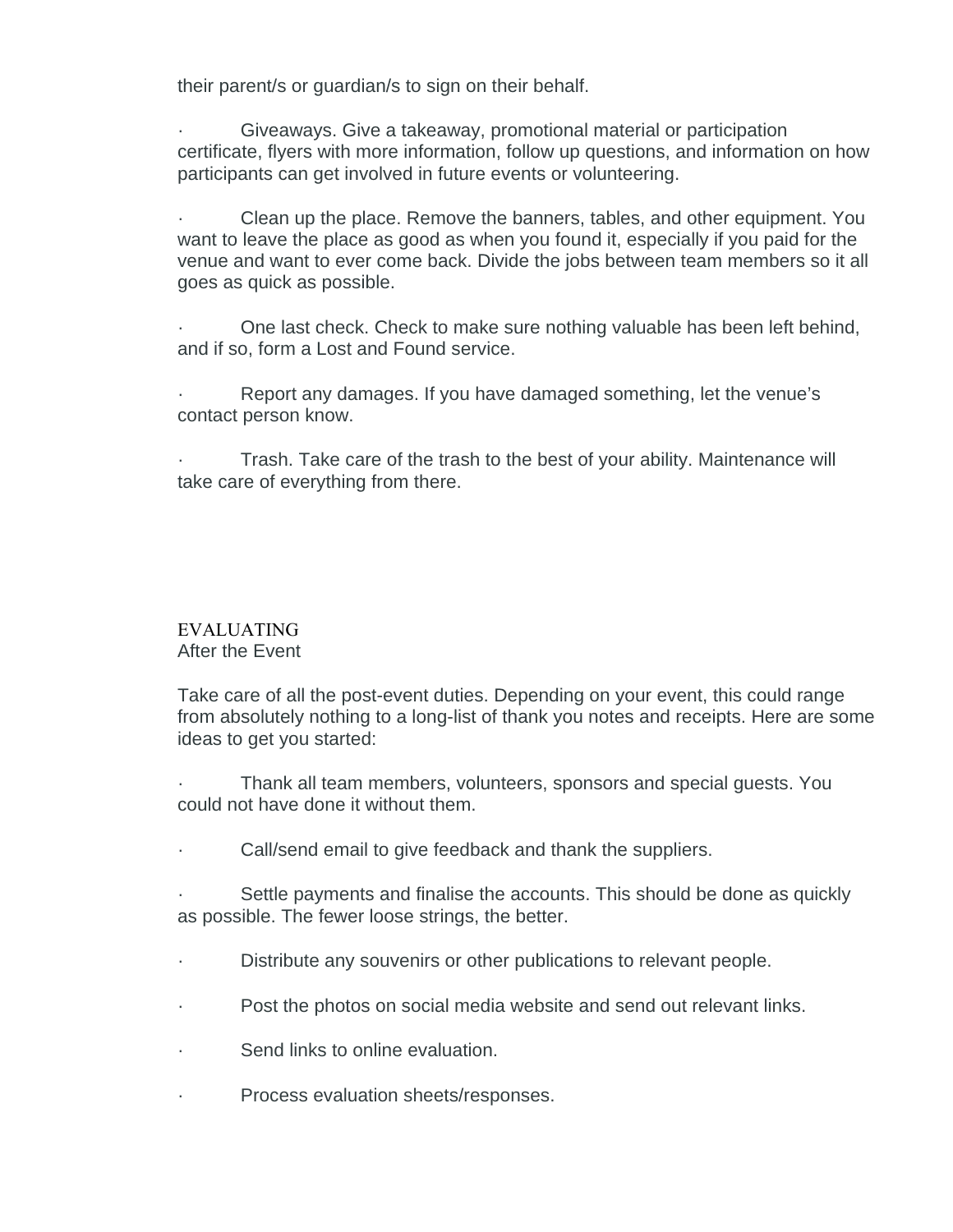- write, share and file the evaluation report.
- · Deliver reports and/or receipts to sponsors and other stakeholders.

Meet the team members for a post mortem. It is important to have a postreview meeting to perform better next time. After all is said and done, what would you have done differently? What worked and what did not? Would you ever choose to organise an event like this again? What have you learned?

If you receive feedback from participants go over it. What did they think? Did they at least enjoy themselves? Are they looking forward to the next session or event?

# **CHAPTER 3: INDIVIDUAL PRACTICAL ACTIVITIES**

another lesson

# **CHAPTER 4: LEARNER SUPPORT AND SOURCES**

# BIBLIOGRAPHY

Instructions where to obtain additional in-depth knowledge on the subject, connection to the online training, bibliography.

A website for sports administrators and students. (n.d.). Retrieved March 26, 2019, from http://www.leoisaac.com/index.htm

Lehew, V. L. (2019, March 21). Essential Event Planning Guide: Before, During and After Events. Retrieved March 26, 2019, from [https://www.socialtables.com/blog/event](https://www.socialtables.com/blog/event-planning/essential-guide/)[planning/essential-guide](https://www.socialtables.com/blog/event-planning/essential-guide/)

Project Management Tools. (n.d.). Retrieved March 26, 2019, from <https://www.projectsmart.co.uk/project-management-tools.php>

Seychell, C. (2019). Award in Applied Office Skills – Planning and Organisational Skills.